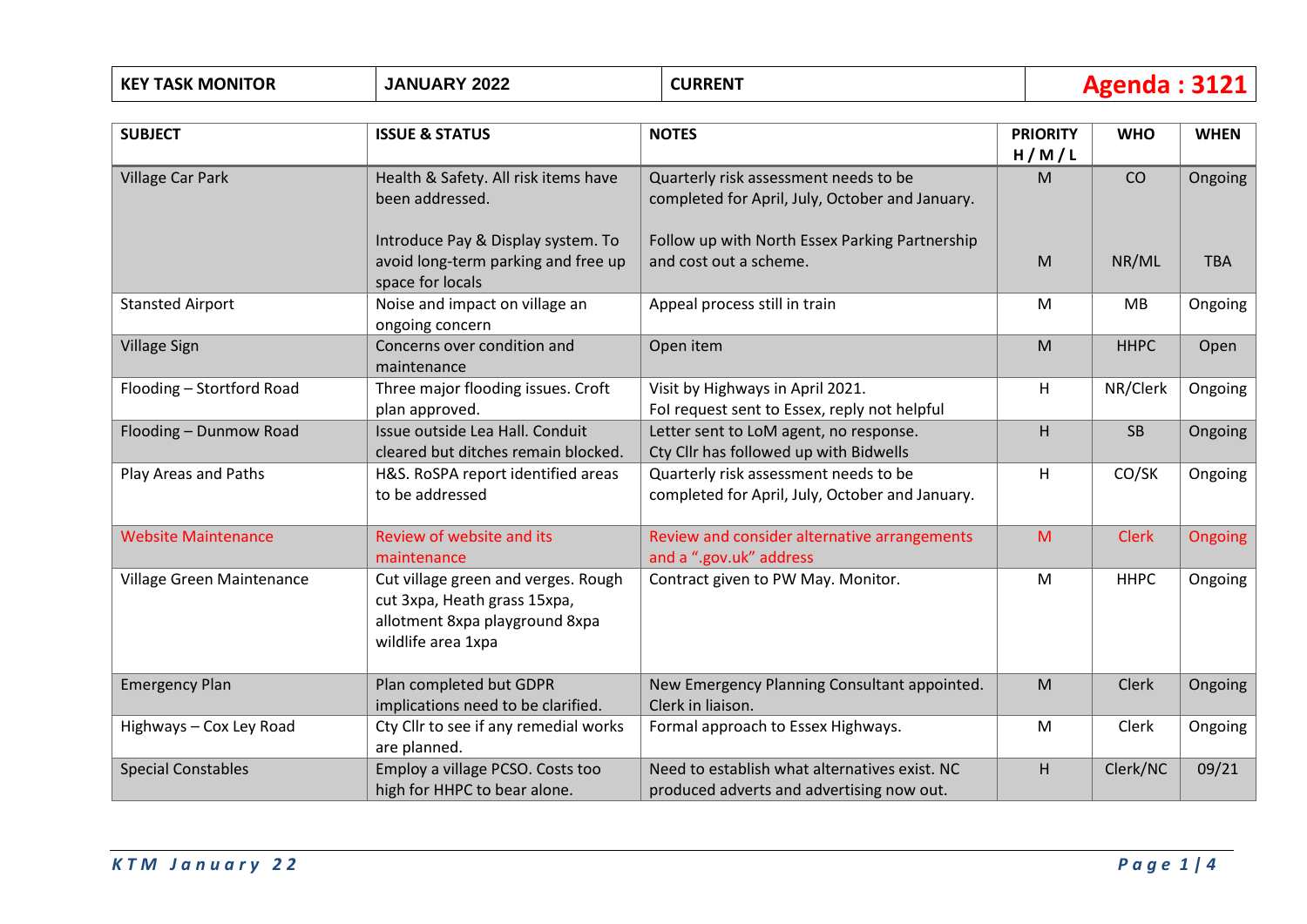| <b>Speeding / Road Safety</b> | Can Essex do anything to help with                                    | Cty Cllr advises that it may be budgeted for in                                         | M                                                                                                          | <b>NR</b>   | Ongoing       |
|-------------------------------|-----------------------------------------------------------------------|-----------------------------------------------------------------------------------------|------------------------------------------------------------------------------------------------------------|-------------|---------------|
|                               | excess speeds through the village?                                    | 2022/23                                                                                 |                                                                                                            |             |               |
| Signage - Pond Lane           | Replace multiple signs with an                                        | Waiting a face-to-face meeting with lease                                               | M                                                                                                          | MB          | Open          |
|                               | "estate" sign                                                         | holders                                                                                 |                                                                                                            |             |               |
| Dog Bins                      | <b>Establish need and locations</b>                                   | Quotation obtained. Awaiting confirmation that<br>UDC will empty them once installed.   | M                                                                                                          | Clerk       | Open          |
| Hastoe Project - Cox Ley      | Planning consent has been given,                                      | Lack of planning staff at UDC.                                                          |                                                                                                            | <b>HHPC</b> | 09/21         |
|                               | there are no published conditions                                     |                                                                                         |                                                                                                            |             |               |
| White Horse Tent              | Erection of an outside tent. UDC                                      | Will be reviewed after return to normality                                              | M                                                                                                          | <b>UDC</b>  | By            |
|                               | taking a pragmatic view.                                              |                                                                                         |                                                                                                            |             | 19/07         |
| <b>UDC Friday Club</b>        | Tracey is retiring from running this<br>event.                        | Post needing a new leader in village magazine                                           | $\mathsf{M}% _{T}=\mathsf{M}_{T}\!\left( a,b\right) ,\ \mathsf{M}_{T}=\mathsf{M}_{T}\!\left( a,b\right) ,$ |             |               |
| <b>Broomfields Trees</b>      | No one maintaining trees in                                           | Need to. Contact UDC establish ownership and                                            | M                                                                                                          | Clerk       |               |
|                               | Broomfields especially near No 74.                                    | responsibility.                                                                         |                                                                                                            |             |               |
| Youth Group                   | Need to progress ideas for the 13+                                    | Contact of John Starr at UDC given to Hilary                                            | M                                                                                                          | <b>ML</b>   |               |
|                               | age group.                                                            | Allen                                                                                   |                                                                                                            |             |               |
| Defibrillator at the Co-op    | No access code for the unit is known                                  | Establish who has been trained. Carol Dixon-                                            | ${\sf M}$                                                                                                  | <b>NR</b>   |               |
|                               |                                                                       | Smith seems to have the answers.                                                        |                                                                                                            |             |               |
| Speeding in the village       | Can Essex do anything to help with                                    | Cty Cllr advises that it may be budgeted for in                                         | M                                                                                                          | <b>NR</b>   |               |
|                               | excess speeds through the village?                                    | 2022/23                                                                                 |                                                                                                            |             |               |
| Tree maintenance              | Number of trees in village that need                                  | Quotes to be discussed at next HHPC meeting.                                            | M                                                                                                          | Clerk       | 01/09         |
|                               | attention                                                             | Ownership of trees in the village to be                                                 |                                                                                                            |             |               |
|                               |                                                                       | established with UDC                                                                    |                                                                                                            |             |               |
| Dawnings/Twinnings            | Alleged breach of planning consent                                    | Report to UDC for enforcement action                                                    | M                                                                                                          | ML          | <b>Oct 21</b> |
| <b>Call for Sites</b>         | by encroachment in Green Belt                                         |                                                                                         |                                                                                                            |             |               |
|                               | Deep concerns about implications of<br>UDC's Call for Sites document. | USAG created which will report back to the<br>Planning Committee and thence to Council. | H                                                                                                          | planning    | ongoing       |
| Parking outside Hunters Meet  | General parking issues                                                | Write to all who are blocking footways                                                  | M                                                                                                          | <b>NR</b>   | <b>Nov 21</b> |
| "A" Boards on the Health      | Not local businesses                                                  | Give notice that it will be removed                                                     | M                                                                                                          | Clerk       | <b>Nov 21</b> |
| Permanent Xmas tree           | Plant a Norwegian Spruce                                              | <b>Contact Matthews</b>                                                                 | M                                                                                                          | <b>ML</b>   | <b>Nov 21</b> |
|                               | Plan for maintenance                                                  | Contact Ben Smeeden (UDC)                                                               | M                                                                                                          | Clerk       | <b>Nov 21</b> |
| Trees in general              | Status of Oak in field behind Cox Ley                                 |                                                                                         |                                                                                                            |             |               |
| Reynolds                      | Unlawful development                                                  | <b>Pursue Enforcement at UDC</b>                                                        | H                                                                                                          | ML          | Oct 21        |
| <b>High Pastures</b>          | Cert of Lawfulness granted.                                           | Grounds for this decision highly suspect.                                               | H                                                                                                          | ML          | Oct 21        |
|                               |                                                                       | Contact Sarah Lawson at UDC.                                                            |                                                                                                            |             |               |
| Village Green maintenance     | Criticisms from public                                                | Review contract with Peter May                                                          | M                                                                                                          | Clerk       | <b>Nov 21</b> |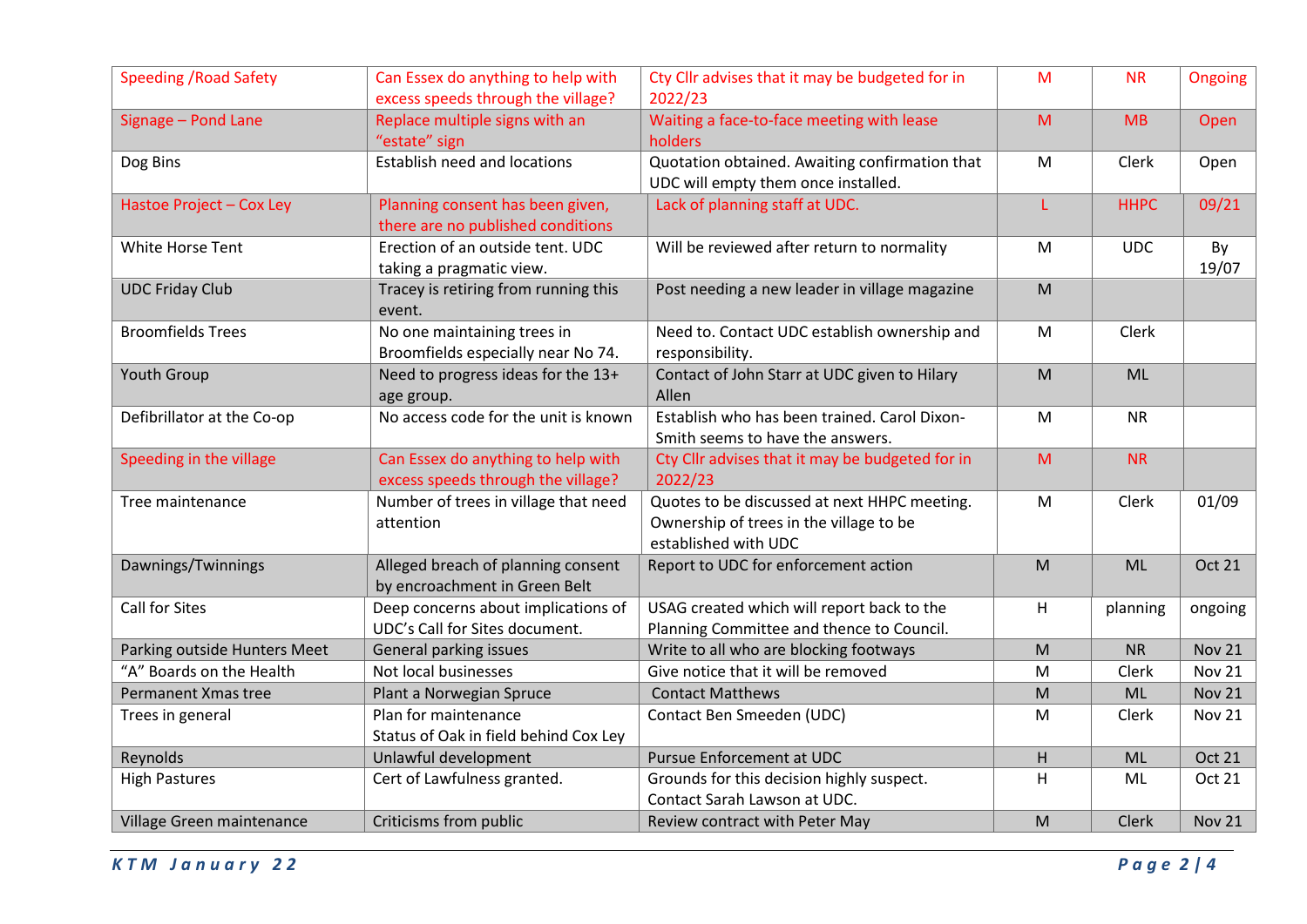| Abandoned Kangoo Van            | Van abandoned in village car park<br>for three months. Not taxed. | Investigate how to get the vehicle removed.        | M  | ML           | <b>Nov 21</b> |
|---------------------------------|-------------------------------------------------------------------|----------------------------------------------------|----|--------------|---------------|
| LoM roles and responsibilities  | Unclear about who owns what                                       | Clerk to arrange meeting with LoM and/or agent     | M  | <b>Clerk</b> | <b>Nov 21</b> |
| Improve publication of          | Not appearing on web-site in a                                    | Clerk to facilitate rectification                  | M  | Clerk        | <b>Nov 21</b> |
| information.                    | timely manner                                                     |                                                    |    |              |               |
| <b>Pedestrian Crossing</b>      | Increased risk to children crossing                               | See if this can be added to Highways wish list     | M  | <b>NR</b>    | <b>Dec 21</b> |
|                                 | main road since church car park                                   |                                                    |    |              |               |
|                                 | expanded                                                          |                                                    |    |              |               |
| <b>Orchard Disabled parking</b> | Essex Highways wish to remove                                     | Counter this and suggest increase in spaces to     | н  | ML           | <b>Dec 21</b> |
|                                 | disabled space.                                                   | be used properly                                   |    |              |               |
| Lighting in The Close           | Failure of lights                                                 | Log the offending assets and report to UDC for     | H. | NR/CO        | <b>Dec 21</b> |
|                                 |                                                                   | rectification                                      |    |              |               |
| Pothole outside surgery         | Needs mending                                                     | Add to list of issues to discuss with the practice | н  | Clerk        | <b>Dec 21</b> |
|                                 |                                                                   | manager                                            |    |              |               |
| Jubilee celebrations            | Arrangements                                                      | Need to co-ordinate arrangements and events        | M  | NR/MB        | <b>Dec 21</b> |
|                                 |                                                                   | to prevent clashes                                 |    |              |               |
|                                 |                                                                   |                                                    |    |              |               |

## **FROM JANUARY OPEN FORUM**

| <b>SUBJECT</b>                     | <b>ISSUE &amp; STATUS</b>       | <b>NOTES</b>                            | <b>PRIORITY</b><br>H/M/L | <b>WHO</b> | <b>WHEN</b> |
|------------------------------------|---------------------------------|-----------------------------------------|--------------------------|------------|-------------|
| Pond Lane notices                  | Unacceptable number of signs    | Find solution to proliferation of signs | M                        | Clerk      | Feb 22      |
| Speeding                           |                                 | Joint strategy with Little Hallingbury  | M                        | <b>NR</b>  | Feb 22      |
| Road crossing frog church car park | Hazardous crossing of main road | Talk to Cty Cllr and Rissa Long         | M                        | <b>NR</b>  | Feb 22      |
| Council website                    | Not being updated               | Not fit for purpose                     | M                        | Clerk      | Feb 22      |
| Ardley Crescent accident           | Dog bin missing                 | Contact police to find culprit          | M                        | Clerk      | Feb 22      |